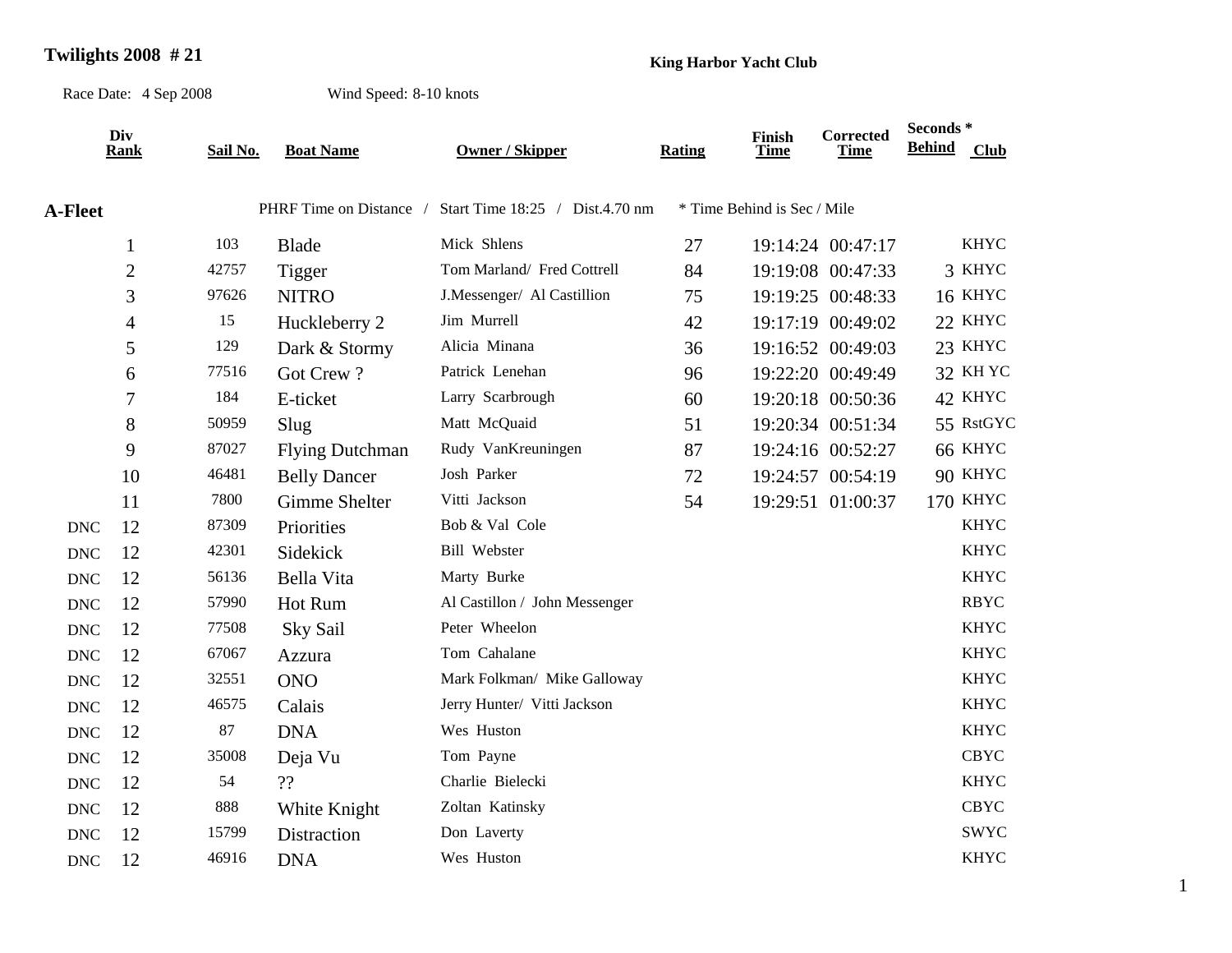| $\ensuremath{\text{DNC}}$ | 12               | 46916          | DNA                     | Alicia Minana                   |     |                             | <b>KHYC</b> |
|---------------------------|------------------|----------------|-------------------------|---------------------------------|-----|-----------------------------|-------------|
| <b>B-Fleet</b>            |                  |                | PHRF Time on Distance / | Start Time 18:30 / Dist.4.10 nm |     | * Time Behind is Sec / Mile |             |
|                           | $\mathbf{1}$     | 28124          | Biyach                  | Mike Kaminskas                  | 138 | 19:22:50 00:43:24           | <b>KHYC</b> |
|                           | $\overline{2}$   | 56211          | No Way!                 | Don Souther                     | 177 | 19:26:58 00:44:52           | 21 KHYC     |
|                           | 3                | 57935          | Proper Lady - NS        | Bob Cash                        | 223 | 19:31:14 00:46:00           | 38 KHYC     |
|                           | $\overline{4}$   | 46470          | <b>BYOB</b>             | Wilfred Poiesz                  | 138 | 19:25:36 00:46:10           | 40 KHYC     |
|                           | 5                | 27871          | Primera                 | Mark Johnston                   | 147 | 19:27:06 00:47:03           | 53 KHYC     |
|                           | 6                | 97825          | Jedna                   | Garrison Frost                  | 222 | 19:35:04 00:49:54           | 95 RBYC     |
| <b>DNC</b>                | 7                | 97668          | Second Wind - NS        | Jerry Vellutini                 |     |                             | <b>KHYC</b> |
| <b>DNC</b>                | $\tau$           | 77399          | Motor City - NS         | Udo Kolter                      |     |                             | <b>KHYC</b> |
| <b>DNC</b>                | 7                | 17495          | Calente - ns            | Team Caliente                   |     |                             | <b>KHYC</b> |
| <b>DNC</b>                | 7                | 33815          | Impulsive               | John Ellingwood                 |     |                             | <b>RBYC</b> |
| <b>DNC</b>                | 7                | 37764          | Nina                    | Rafael Fernandez                |     |                             | <b>KHYC</b> |
| $\ensuremath{\text{DNC}}$ | $\tau$           | 97321          | <b>Bad Wolf</b>         | Len Abbeduto                    |     |                             | <b>KHYC</b> |
| <b>DNC</b>                | 7                | 87623          | New Channels            | Andrew Thomas                   |     |                             | <b>KHYC</b> |
| <b>DNC</b>                | 7                | 56782          | Midnight Run            | John Dean                       |     |                             |             |
| <b>DNC</b>                | 7                | 97668          | Second Wind             | Jerry Vellutini                 |     |                             | <b>KHYC</b> |
| <b>DNC</b>                | 7                | 3375           | Chowder                 | Max James                       |     |                             | <b>KHYC</b> |
| $\operatorname{DNC}$      | $\tau$           | 97947          | <b>Blue Boat</b>        | David Doeh/ Doug Laurin         |     |                             | <b>KHYC</b> |
| $\operatorname{DNC}$      | $\boldsymbol{7}$ | 46522          | Pau Hana                | Stephanoff/ Zambriski           |     |                             | <b>KHYC</b> |
| $Cal-20$                  |                  |                | One Design              |                                 |     |                             |             |
|                           | $\mathbf{1}$     | 34             | Hot Damn                | Rose Marie Lux                  |     |                             | <b>KHYC</b> |
|                           | $\overline{2}$   | 606            | Hustler                 | Kurt Mayo                       |     |                             | <b>KHYC</b> |
|                           | 3                | 15             | Brew Ha Ha              | Chuck Bricker                   |     |                             | <b>KHYC</b> |
|                           | $\overline{4}$   | 899            | Lillikoi Pie            | Nash/ Barnhard                  |     |                             | <b>KHYC</b> |
|                           | 5                | 1559           | Sorcers Apprentice      | Rupert/ Lindquist               |     |                             | <b>KHYC</b> |
|                           | 6                | $50\,$         | fifty/fifty             | Bud Legg                        |     |                             | LAYC        |
|                           | 7                | $\overline{c}$ | Poco Loco               | Terry Taugner                   |     |                             | <b>KHYC</b> |
|                           | 8                | 216            | <b>Half Fast</b>        | Gary Sofia                      |     |                             |             |
|                           | 9                | 35             | Fish                    | Todd Pond                       |     |                             | ????        |

2